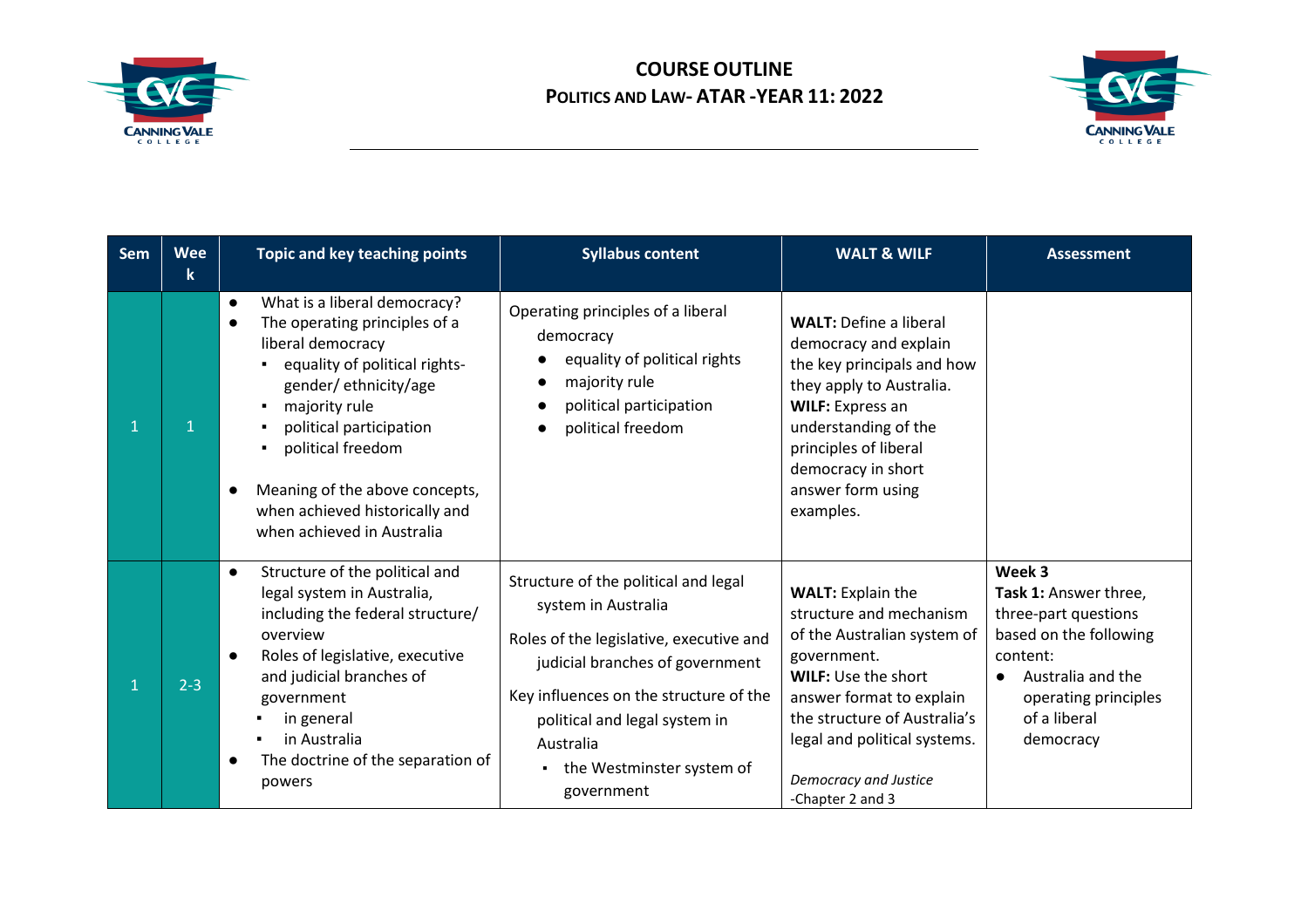



|         | The federal structure in Australia<br>$\bullet$<br>and the division of powers<br>The Westminster system<br>$\bullet$<br>key elements<br>$\blacksquare$<br>how it is reflected in the<br>Australian political system<br>Representative government and<br>$\bullet$<br>responsible government<br>Review of the doctrine of the<br>$\bullet$<br>separation of powers and the<br>Australian political system<br>The American and Canadian<br>$\bullet$<br>federal systems<br>key elements<br>what is reflected in the<br>$\blacksquare$<br>Australian federal system<br>The Swiss referendum process<br>$\bullet$<br>and section 128 of the<br>Commonwealth Constitution | English common law<br>$\blacksquare$<br>the American federal system<br>$\blacksquare$<br>the Canadian federal system<br>the Swiss referendum<br>process                                   |                                                                                                                      | Structure of the<br>$\bullet$<br>Australian political<br>and legal system<br>Roles of the three<br>$\bullet$<br>branches of<br>government<br>Influences on the<br>$\bullet$<br>Australian political<br>and legal system<br>Terms and doctrines:<br>$\bullet$<br>separation of powers;<br>division of powers;<br>representative and<br>responsible<br>government;<br>federalism. |
|---------|----------------------------------------------------------------------------------------------------------------------------------------------------------------------------------------------------------------------------------------------------------------------------------------------------------------------------------------------------------------------------------------------------------------------------------------------------------------------------------------------------------------------------------------------------------------------------------------------------------------------------------------------------------------------|-------------------------------------------------------------------------------------------------------------------------------------------------------------------------------------------|----------------------------------------------------------------------------------------------------------------------|---------------------------------------------------------------------------------------------------------------------------------------------------------------------------------------------------------------------------------------------------------------------------------------------------------------------------------------------------------------------------------|
| $4 - 6$ | Australia as an example of a<br>$\bullet$<br>democratic political and legal<br>system<br>overall review<br>any qualifications, in terms of<br>٠<br>structure and processes,<br>within the operation of the<br>executive, legislative and                                                                                                                                                                                                                                                                                                                                                                                                                             | Political and legal research skills<br>Research provides the opportunity to<br>examine aspects of political and legal<br>systems. The following skills will be<br>developed in this unit. | <b>WALT: Using examples</b><br>compare a Liberal<br>Democracy to a non-<br>democratic political and<br>legal system. | Hand out week 4<br>Task 2: Research and<br>present a written report<br>on the role and power of<br>the executive and<br>legislature in a non-<br>democratic system.                                                                                                                                                                                                             |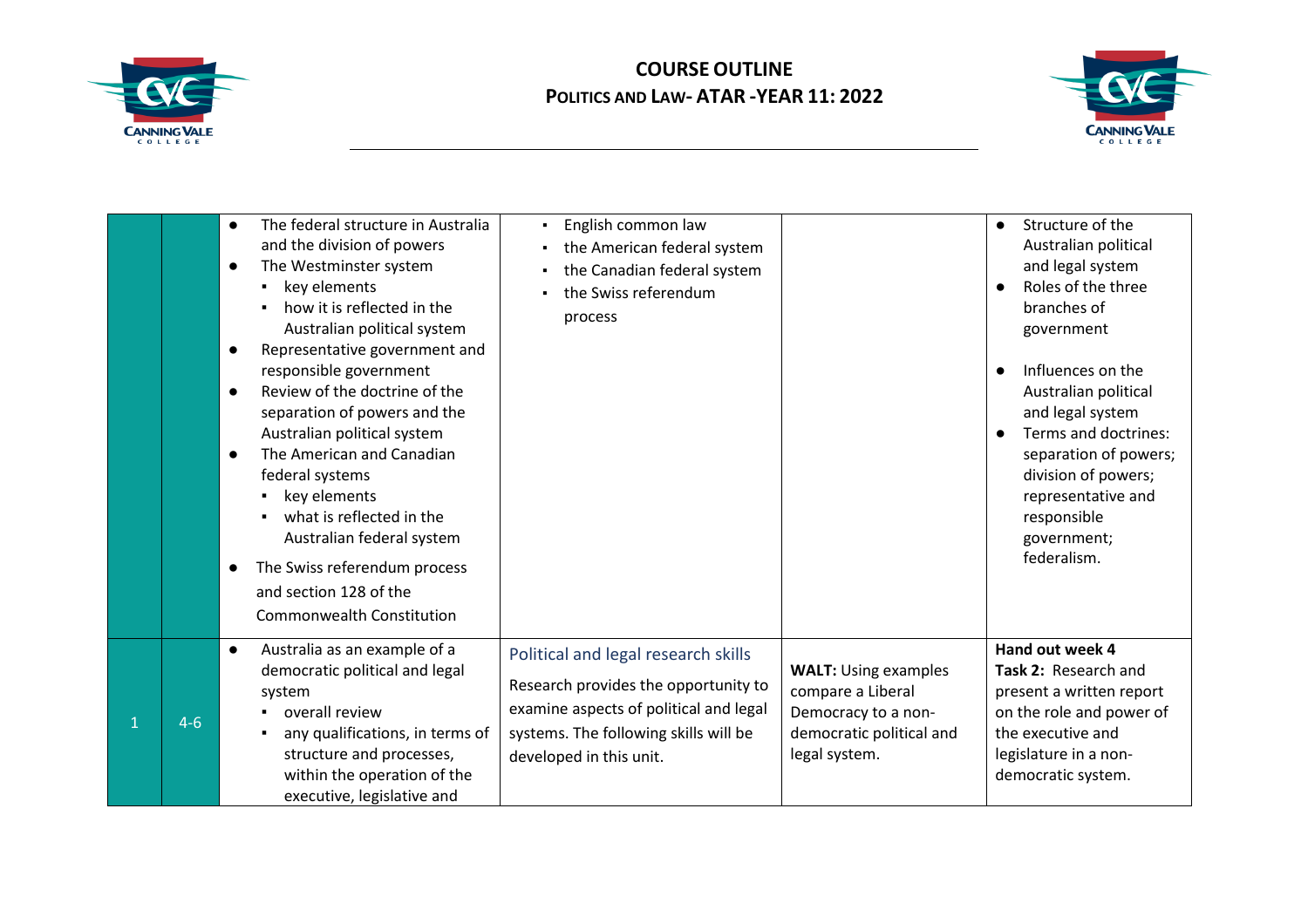



| judicial branches of<br>government<br>the extent that the operating<br>principles of a liberal<br>democracy exist<br>The meaning of judicial<br>independence and its existence<br>in Australia<br>China as an example of a non-<br>$\bullet$<br>democratic political and legal<br>system<br>the structure of the Chinese<br>system in terms of executive,<br>legislative and judicial<br>branches<br>the processes within each<br>branch; the relationship<br>between the branches; the<br>extent that the operating<br>principles of a liberal<br>democracy are practised<br>The meaning of the terms<br>'constitutionalism' and 'the rule<br>of law' and the extent that each | <b>Research and analysis</b><br>identify, define, distinguish,<br>analyse and evaluate principles<br>and terms, describe, discuss,<br>analyse and evaluate the<br>operation and key features of a<br>political and legal system, analyse<br>statute law, common law,<br>political decisions and legal<br>decisions, distinguish between<br>fact and opinion, theory and<br>practice and formal and informal<br>processes, identify and evaluate<br>alternative conclusions, identify<br>or propose solutions, predict<br>intended or unintended<br>consequences<br>Communication | <b>WILF: Using inquiry skills</b><br>investigate the political<br>and legal structures of a<br>non-democratic system of<br>government. | Week 6<br>Task 3: Essay Unseen<br>question on:<br>Australia as an<br>$\bullet$<br>example of a<br>democratic political<br>and legal system<br>An example of a non-<br>democratic political<br>and legal system. |
|---------------------------------------------------------------------------------------------------------------------------------------------------------------------------------------------------------------------------------------------------------------------------------------------------------------------------------------------------------------------------------------------------------------------------------------------------------------------------------------------------------------------------------------------------------------------------------------------------------------------------------------------------------------------------------|----------------------------------------------------------------------------------------------------------------------------------------------------------------------------------------------------------------------------------------------------------------------------------------------------------------------------------------------------------------------------------------------------------------------------------------------------------------------------------------------------------------------------------------------------------------------------------|----------------------------------------------------------------------------------------------------------------------------------------|-----------------------------------------------------------------------------------------------------------------------------------------------------------------------------------------------------------------|
| is upheld in Australia and China.<br>Similarities and differences<br>between a democratic and non-                                                                                                                                                                                                                                                                                                                                                                                                                                                                                                                                                                              | use political and legal formats,<br>terminology and techniques to<br>suit an audience, utilise<br>techniques to explore ideas and                                                                                                                                                                                                                                                                                                                                                                                                                                                |                                                                                                                                        |                                                                                                                                                                                                                 |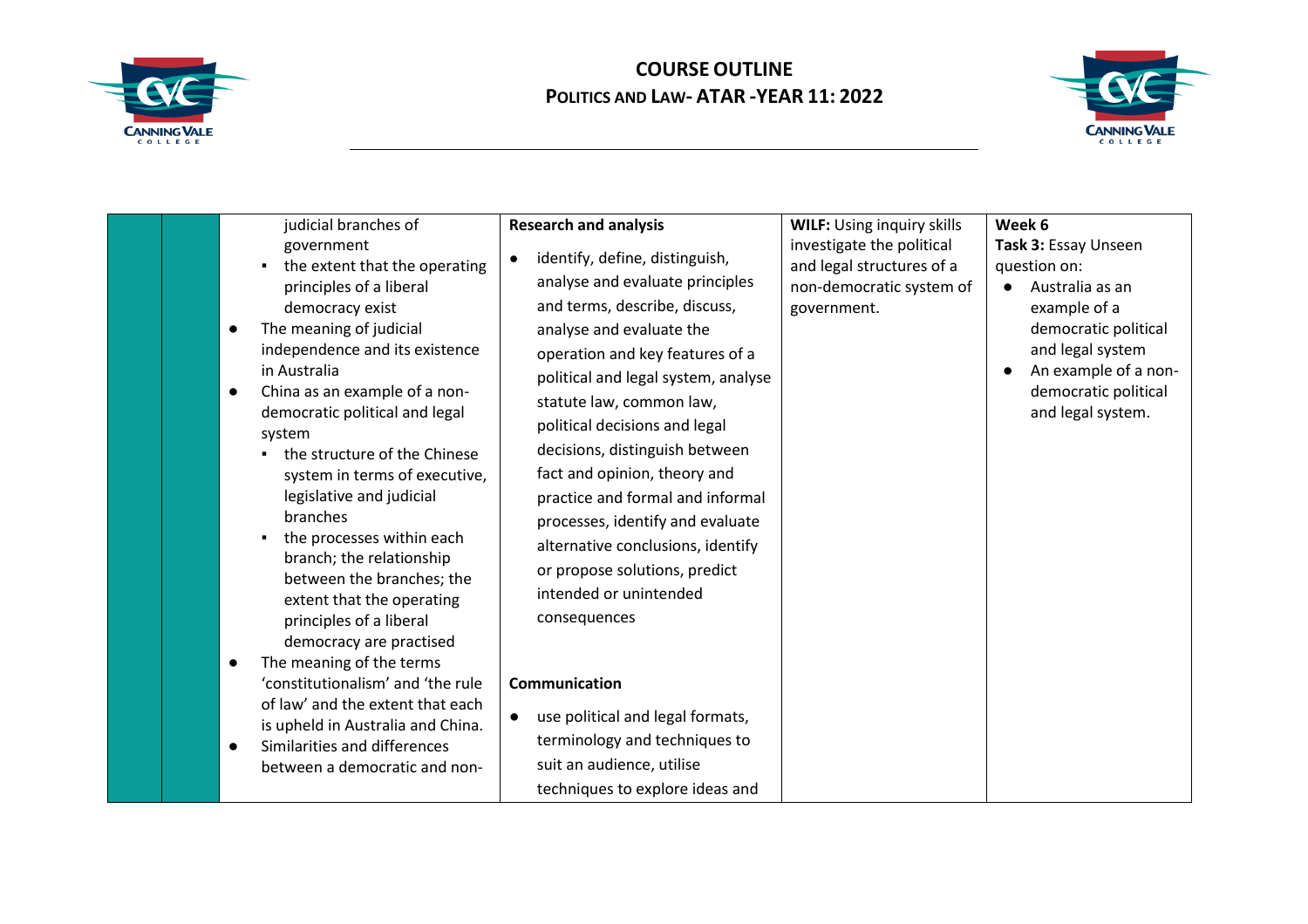



|    |          | democratic political and legal<br>system                                                                                                                                                                                                                                                                                                                                                                                     | construct reasoned arguments,<br>use an appropriate method of<br>referencing<br>ESSAY:<br>structures and processes of<br>one democratic political and<br>legal system<br>one non-democratic political<br>and legal system                   |                                                                                                                                                                                                                                                                                                        |                                                                                                                                                                                                                                                                      |
|----|----------|------------------------------------------------------------------------------------------------------------------------------------------------------------------------------------------------------------------------------------------------------------------------------------------------------------------------------------------------------------------------------------------------------------------------------|---------------------------------------------------------------------------------------------------------------------------------------------------------------------------------------------------------------------------------------------|--------------------------------------------------------------------------------------------------------------------------------------------------------------------------------------------------------------------------------------------------------------------------------------------------------|----------------------------------------------------------------------------------------------------------------------------------------------------------------------------------------------------------------------------------------------------------------------|
| -1 | $7 - 10$ | Parliament and statute law:<br>$\bullet$<br>legislative process of the<br><b>Commonwealth Parliament</b><br>using an example of a bill that<br>has gone through most stages in<br>each House<br>Use the bill to examine a<br>contemporary issue (last three<br>years) involving the legislative<br>process, especially executive<br>dominance and/or minor party<br>influence<br>Courts and common law<br>English common law | Types of laws made by parliaments,<br>courts and subordinate<br>authorities<br>Legislative processes at the State or<br>Commonwealth levels<br>The court hierarchy, methods of<br>statutory interpretation and the<br>doctrine of precedent | <b>WALT: Explain the law</b><br>making process for both<br>state and federal<br>parliament and the role of<br>the courts.<br><b>WILF: Prepare short</b><br>answer responses<br>demonstrating an<br>understanding of law<br>making processes and the<br>relationship between<br>statute and common law. | Week 9<br>Task 4 : short answer<br>questions related to the<br>Law making process<br>including:<br>Parliament and<br>lawmaking process<br>Courts and law<br>$\bullet$<br>making process,<br>including precedent<br>Relationship<br>between statute<br>and common law |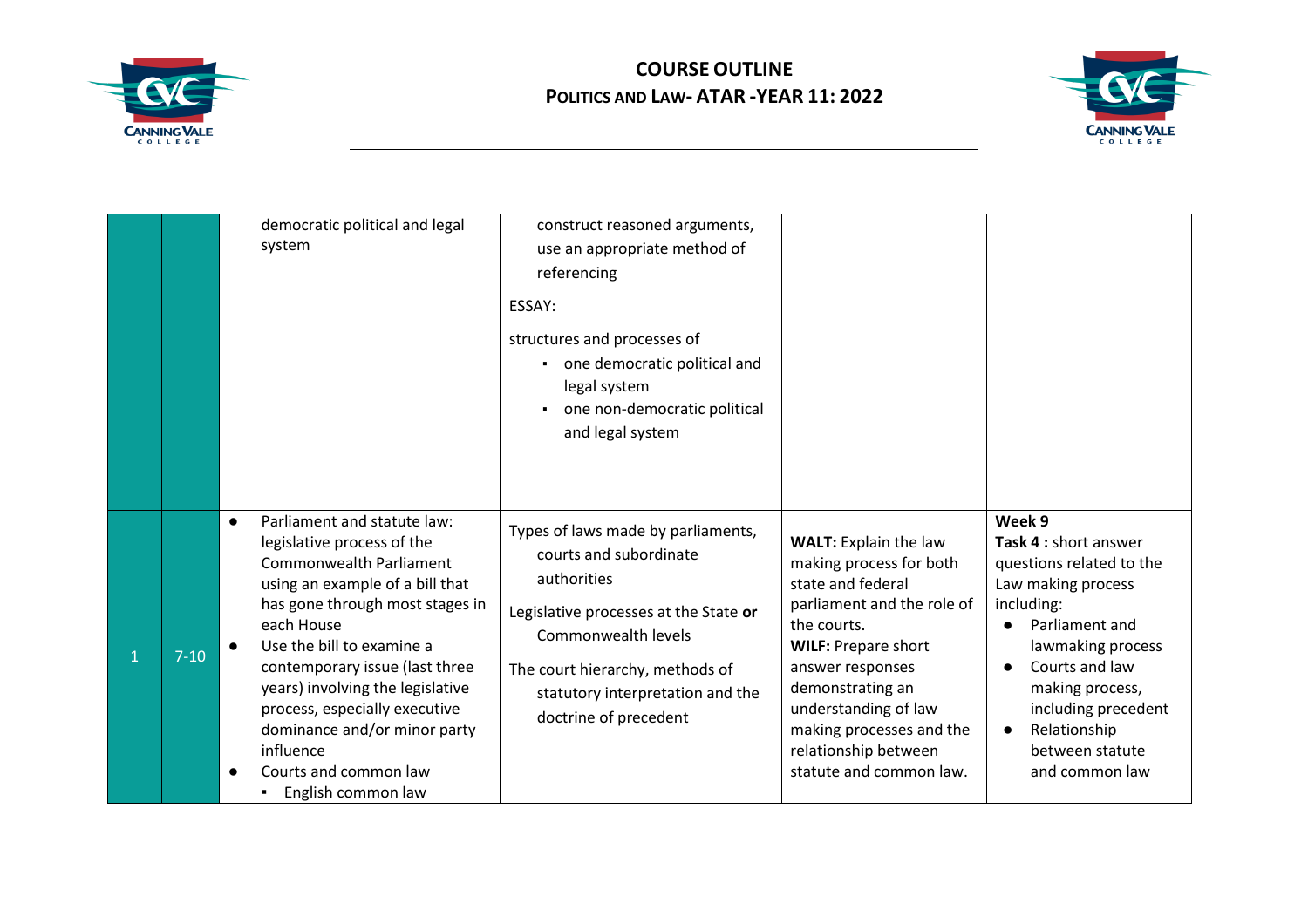



|             | common law in Australia<br>the court hierarchy in<br>Western Australia/Australia<br>the doctrine of precedent<br>and how it operates<br>methods of statutory<br>interpretation<br>Use relevant examples to explain<br>$\bullet$<br>courts and law making<br>The relationship between<br>$\bullet$<br>statute law and common law<br>using a relevant example<br>The sovereignty of parliament<br>$\bullet$<br>Subordinate authorities and<br>delegated legislation |                                                                    |                                                                                                                                                                                |                                                                                                                                                                                                              |
|-------------|-------------------------------------------------------------------------------------------------------------------------------------------------------------------------------------------------------------------------------------------------------------------------------------------------------------------------------------------------------------------------------------------------------------------------------------------------------------------|--------------------------------------------------------------------|--------------------------------------------------------------------------------------------------------------------------------------------------------------------------------|--------------------------------------------------------------------------------------------------------------------------------------------------------------------------------------------------------------|
| $11-$<br>13 | Key processes of civil and<br>$\bullet$<br>criminal trials in Western<br>Australia: pre-trial, trial and<br>post-trial stages<br>Use the problems associated<br>with a jury trial to examine a<br>contemporary issue (last three<br>years) involving the judicial<br>process                                                                                                                                                                                      | Key processes of civil and criminal<br>trials in Western Australia | <b>WALT: Describe the court</b><br>processes in both civil and<br>criminal trials<br>WILF: Apply knowledge of<br>court processes to<br>respond to a series of legal<br>sources | Week 12<br>Task 5: An extract and a<br>series of open and<br>closed questions. The<br>source is related to the<br>following content:<br>Processes of<br>criminal and civil<br>trials in Western<br>Australia |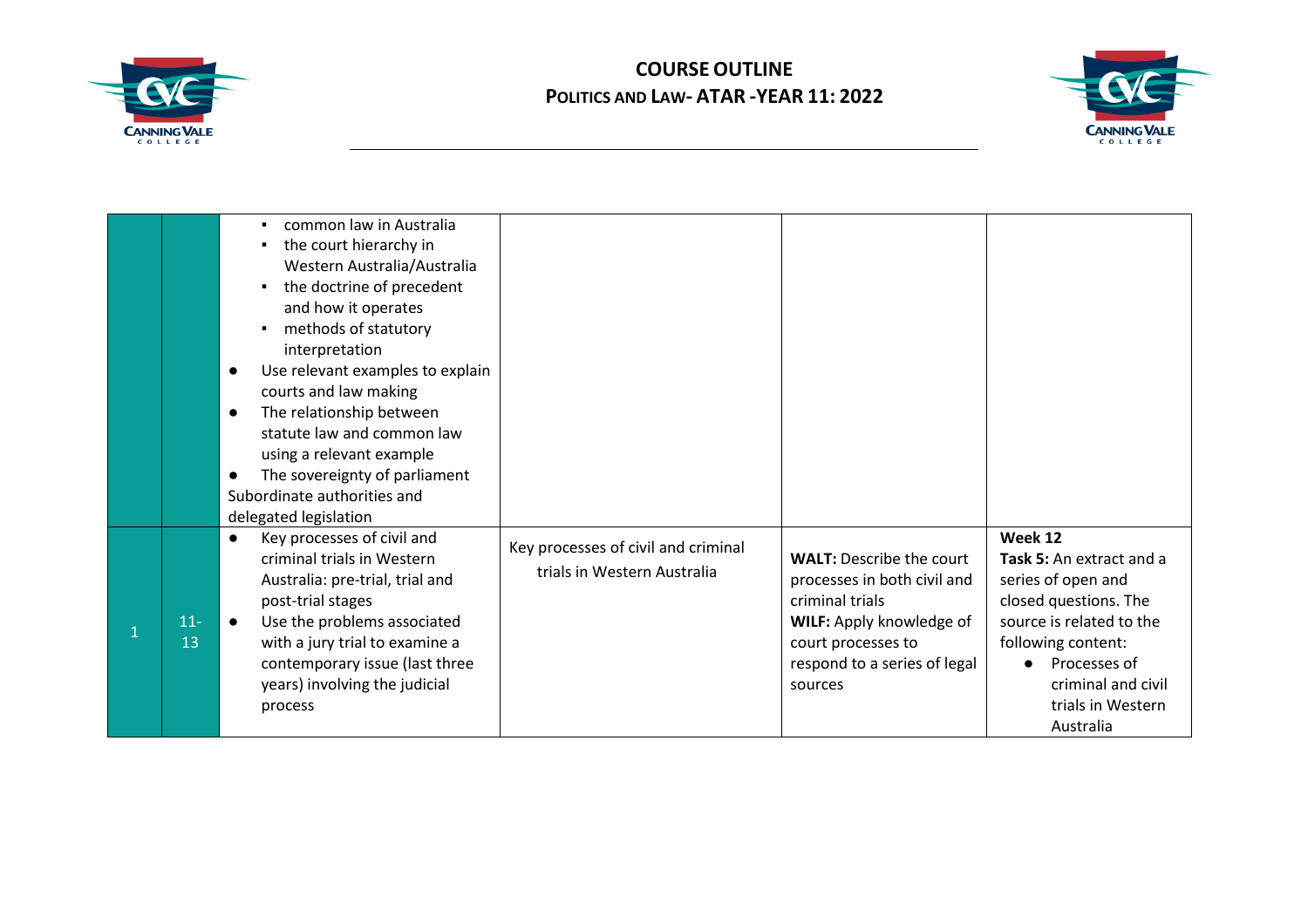



|                | $14 -$<br>15 | Key processes of the Indonesian legal<br>system: pre-trial; trial and post-trial                                                                                                                                                                                                                                                                       | Key processes of at least one non-<br>common law system                                                                                                                                                                                                      | <b>WALT: Examine the</b><br>processes in a non-<br>common law systems<br><b>WILF: Respond to sources</b><br>relating to a non-common<br>law system                               |                                                                                                                                                                                                                                  |
|----------------|--------------|--------------------------------------------------------------------------------------------------------------------------------------------------------------------------------------------------------------------------------------------------------------------------------------------------------------------------------------------------------|--------------------------------------------------------------------------------------------------------------------------------------------------------------------------------------------------------------------------------------------------------------|----------------------------------------------------------------------------------------------------------------------------------------------------------------------------------|----------------------------------------------------------------------------------------------------------------------------------------------------------------------------------------------------------------------------------|
| $\mathbf{1}$   | 16           | Semester 1 examination                                                                                                                                                                                                                                                                                                                                 | The exam will cover all Political<br>and legal systems points from<br>Semester 1.                                                                                                                                                                            |                                                                                                                                                                                  | Task 6: Semester 1<br>examination (2.5 hours)                                                                                                                                                                                    |
| $\overline{2}$ | $1 - 3$      | Electoral and voting systems<br>$\bullet$<br>since Federation in Western<br>Australia/ Australia<br>simple majority; preferential<br>and optional preferential<br>system; proportional<br>representation<br>extension of the franchise;<br>compulsory voting; group<br>ticket voting<br>The advantages and<br>$\bullet$<br>disadvantages of the voting | The Western Australian and<br>Commonwealth electoral and voting<br>systems since Federation<br>Advantages and disadvantages of the<br>electoral and voting systems in<br>Australia with reference to at least<br>one recent (the last ten years)<br>election | <b>WALT: Examine</b><br>advantages and<br>disadvantages of different<br>voting systems<br><b>WILF: Construct an essay</b><br>response evaluating<br>Australia's voting<br>system | Week 3<br>Task 7: An unseen topic<br>based on the following<br>content:<br><b>Electoral and voting</b><br>systems since<br>Federation<br>Advantages and<br>disadvantages of the<br>electoral and voting<br>systems in Australia, |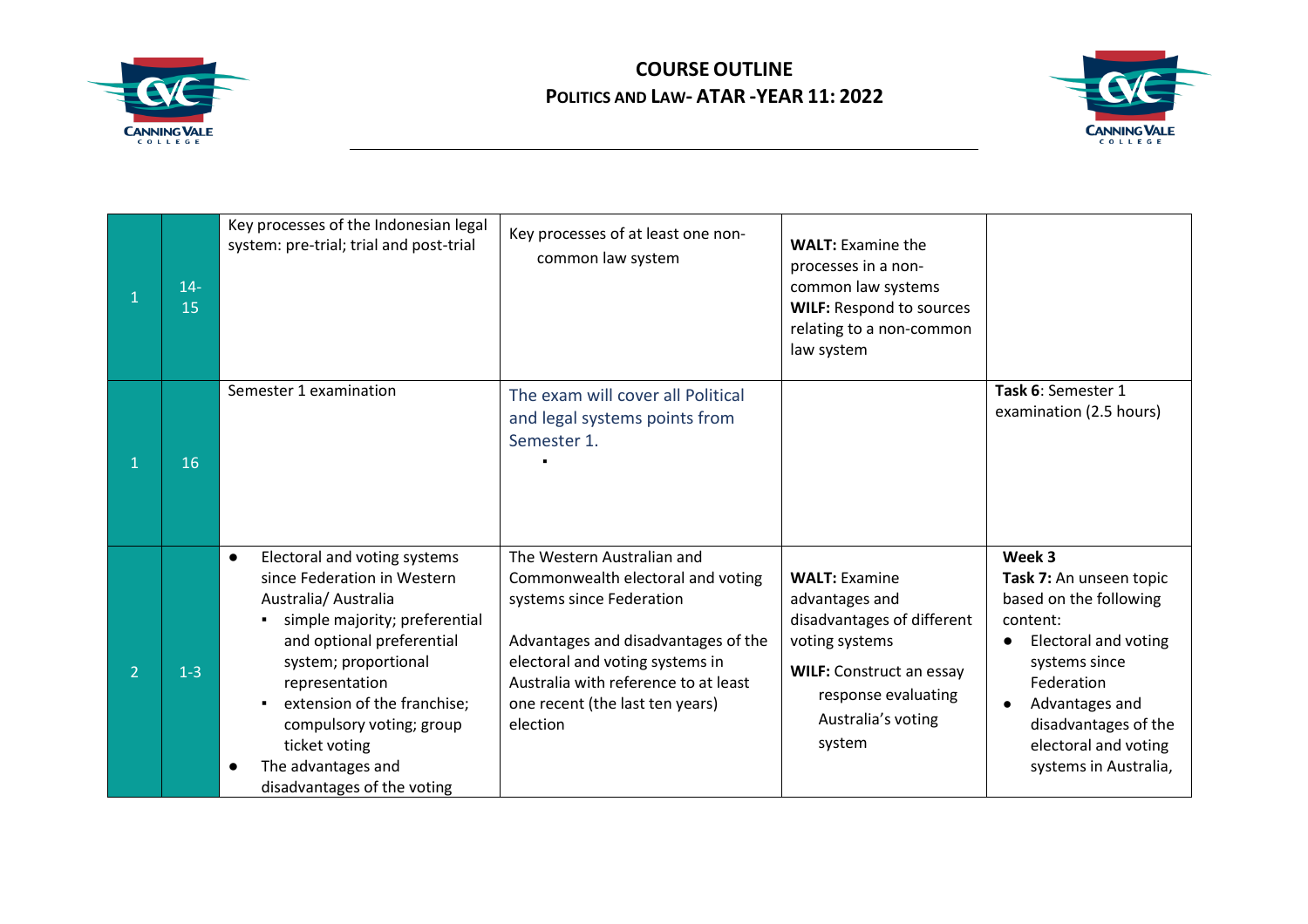



|                |         | systems used in Australia with<br>reference to at least one recent<br>election<br>Should changes be made to the<br>$\bullet$<br>current regulations governing<br>donations to political parties in<br>Australia by individuals and<br>groups? (electoral reform)<br>How fair are Australian<br>$\bullet$<br>elections?<br>The electoral and voting system<br>$\bullet$<br>of the USA including<br>simple majority; the<br>franchise; non-compulsory<br>voting<br>the Electoral College and the<br>election of the President<br>frequency of Congressional elections | A recently implemented or proposed<br>reform (the last ten years) to the<br>electoral and voting systems in<br>Australia<br>The electoral and voting systems of<br>another country.                                            |                                                                                                                                                                                                      | with reference to at<br>least one election.                                                                                                                                         |
|----------------|---------|---------------------------------------------------------------------------------------------------------------------------------------------------------------------------------------------------------------------------------------------------------------------------------------------------------------------------------------------------------------------------------------------------------------------------------------------------------------------------------------------------------------------------------------------------------------------|--------------------------------------------------------------------------------------------------------------------------------------------------------------------------------------------------------------------------------|------------------------------------------------------------------------------------------------------------------------------------------------------------------------------------------------------|-------------------------------------------------------------------------------------------------------------------------------------------------------------------------------------|
| $\overline{2}$ | $4 - 7$ | Political representation<br>$\bullet$<br>what is a political party?<br>what is the role of major,<br>minor and micro political<br>parties active in the<br>Australian political system?<br>what is a pressure group?<br>٠.                                                                                                                                                                                                                                                                                                                                          | Political representation with<br>reference to the role of political<br>parties and pressure groups<br>Ways individuals, political parties and<br>pressure groups can participate<br>in the electoral processes in<br>Australia | <b>WALT: Examine political</b><br>representation in Australia<br>and the ways that people<br>can participate in the<br>electoral process<br><b>WILF: Construct written</b><br>responses on political | Week 7<br>Task 8: An extract and a<br>series of open and closed<br>questions. The source is<br>related to the following<br>content:<br>Political<br>representation and<br>political |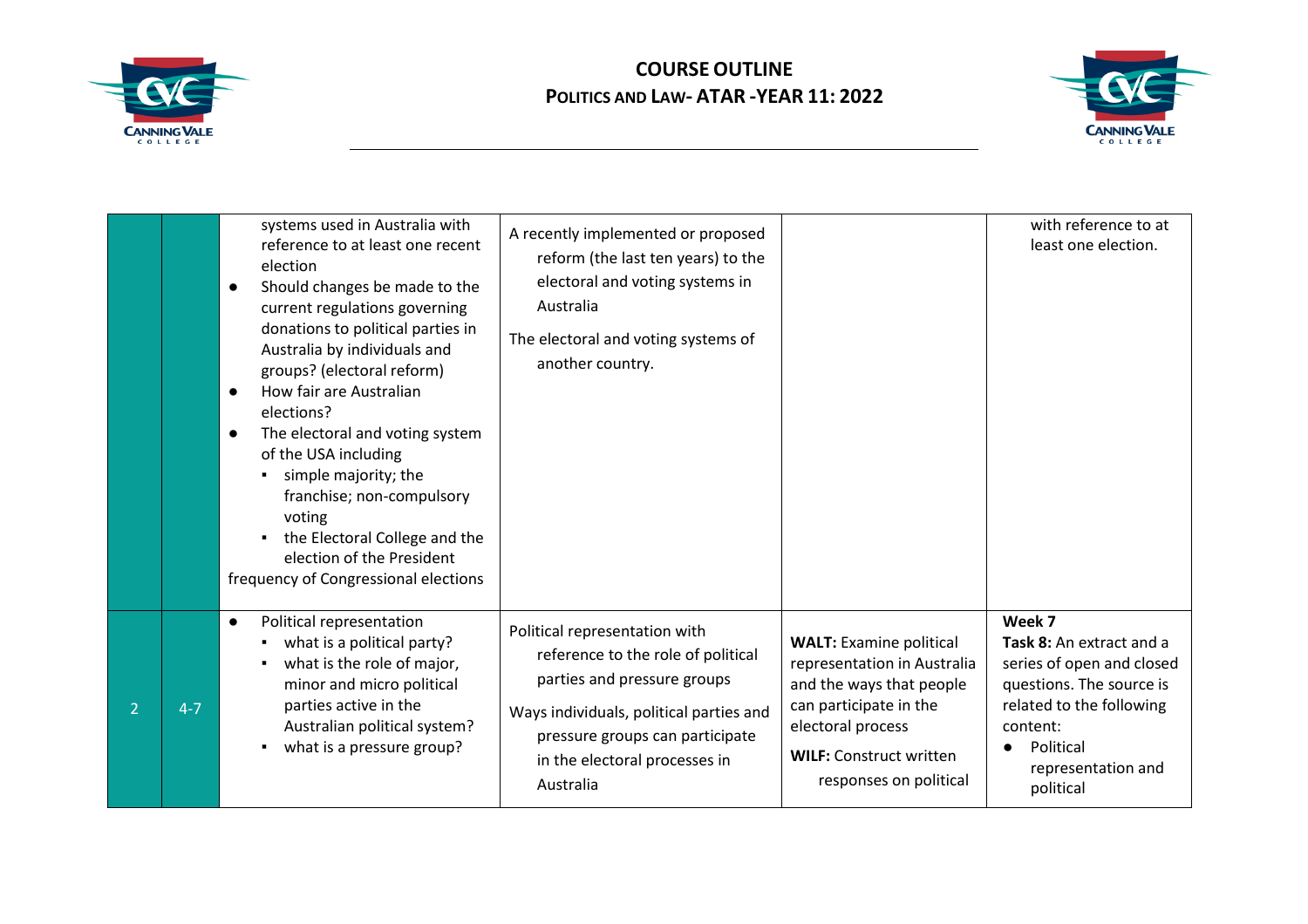



|   |          | what is the role of pressure<br>groups in the Australian<br>political and legal system?<br>Examine the various ways<br>$\bullet$<br>political parties and pressure<br>groups participate in the political<br>and legal system<br>How individuals, political parties<br>$\bullet$<br>and pressure groups can<br>participate in the electoral<br>processes in Australia<br>The difference between political<br>parties in terms of female<br>representatives in Australian<br>parliaments (contemporary issue<br>centering on representation) |                                                                                                    | representation and<br>the role of political<br>parties in Australia                                                                                                                                       | participation with<br>reference to the role<br>of political parties<br>and pressure groups<br>Ways individuals,<br>political parties and<br>pressure groups can<br>participate in the<br>electoral processes in<br>Australia |
|---|----------|---------------------------------------------------------------------------------------------------------------------------------------------------------------------------------------------------------------------------------------------------------------------------------------------------------------------------------------------------------------------------------------------------------------------------------------------------------------------------------------------------------------------------------------------|----------------------------------------------------------------------------------------------------|-----------------------------------------------------------------------------------------------------------------------------------------------------------------------------------------------------------|------------------------------------------------------------------------------------------------------------------------------------------------------------------------------------------------------------------------------|
| 2 | $8 - 11$ | Strengths and weaknesses of<br>$\bullet$<br>Western Australia's adversarial<br>criminal law processes<br>Strengths and weaknesses of<br>Western Australia's adversarial<br>civil law processes (Investigation)                                                                                                                                                                                                                                                                                                                              | Strengths and weaknesses of<br>Western Australia's adversarial civil<br>and criminal law processes | <b>WALT:</b> Examine the extent<br>to which civil and criminal<br>trial processes achieve<br>justice<br><b>WILF:</b> Answer a set of<br>short answer questions<br>regarding issues in the<br>legal system | Week 9<br>Task 9: Answer three,<br>three-part questions<br>based on the following<br>content:<br>Strengths and<br>weaknesses of<br>Western Australia's<br>criminal law<br>processes                                          |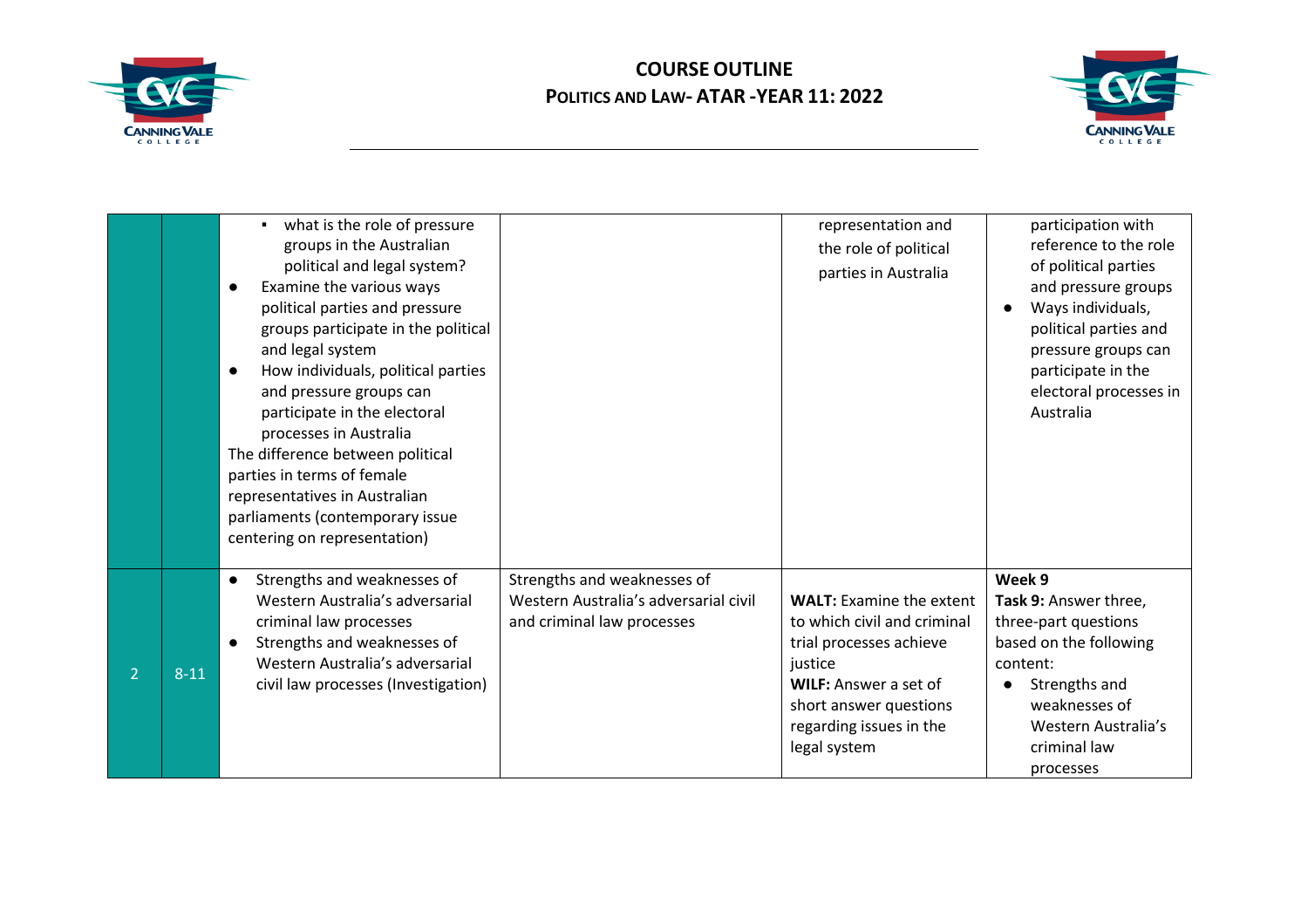



|   |    |                                                                                                                                |                                                                                                                                                                                                                                                                                                                                                                                                                                                                                                                                                                                                                                  |                                                                                                                                                                                           | The implications of<br>$\bullet$<br>the cost of legal<br>representation<br>The abolition of the<br>jury trial<br>The issue of justice.                                                                                                                                |
|---|----|--------------------------------------------------------------------------------------------------------------------------------|----------------------------------------------------------------------------------------------------------------------------------------------------------------------------------------------------------------------------------------------------------------------------------------------------------------------------------------------------------------------------------------------------------------------------------------------------------------------------------------------------------------------------------------------------------------------------------------------------------------------------------|-------------------------------------------------------------------------------------------------------------------------------------------------------------------------------------------|-----------------------------------------------------------------------------------------------------------------------------------------------------------------------------------------------------------------------------------------------------------------------|
| 2 | 12 | Examine the implications of the<br>$\bullet$<br>cost of legal representation (a<br>contemporary issue centering on<br>justice) | Strengths and weaknesses of Western<br>Australia's adversarial civil and<br>criminal law processes<br>Political and legal research skills<br>Research provides the opportunity to<br>examine aspects of political and legal<br>systems. The following skills will be<br>developed in this unit.<br><b>Research and analysis</b><br>identify, define, distinguish,<br>$\bullet$<br>analyse and evaluate principles<br>and terms, describe, discuss,<br>analyse and evaluate the<br>operation and key features of a<br>political and legal system, analyse<br>statute law, common law, political<br>decisions and legal decisions, | <b>WALT: Examine</b><br>contemporary issues<br>regarding justice<br><b>WILF: Investigate an issue</b><br>relating to justice and<br>follow up the investigation<br>with an essay response | Hand out week 9<br><b>Validation Essay Week 12</b><br><b>Task 10:</b><br>Part A: Identify and<br>research a contemporary<br>issue centering on justice<br>Part B: Validation essay<br>based on the research<br>associated with the<br>investigation and<br>classwork. |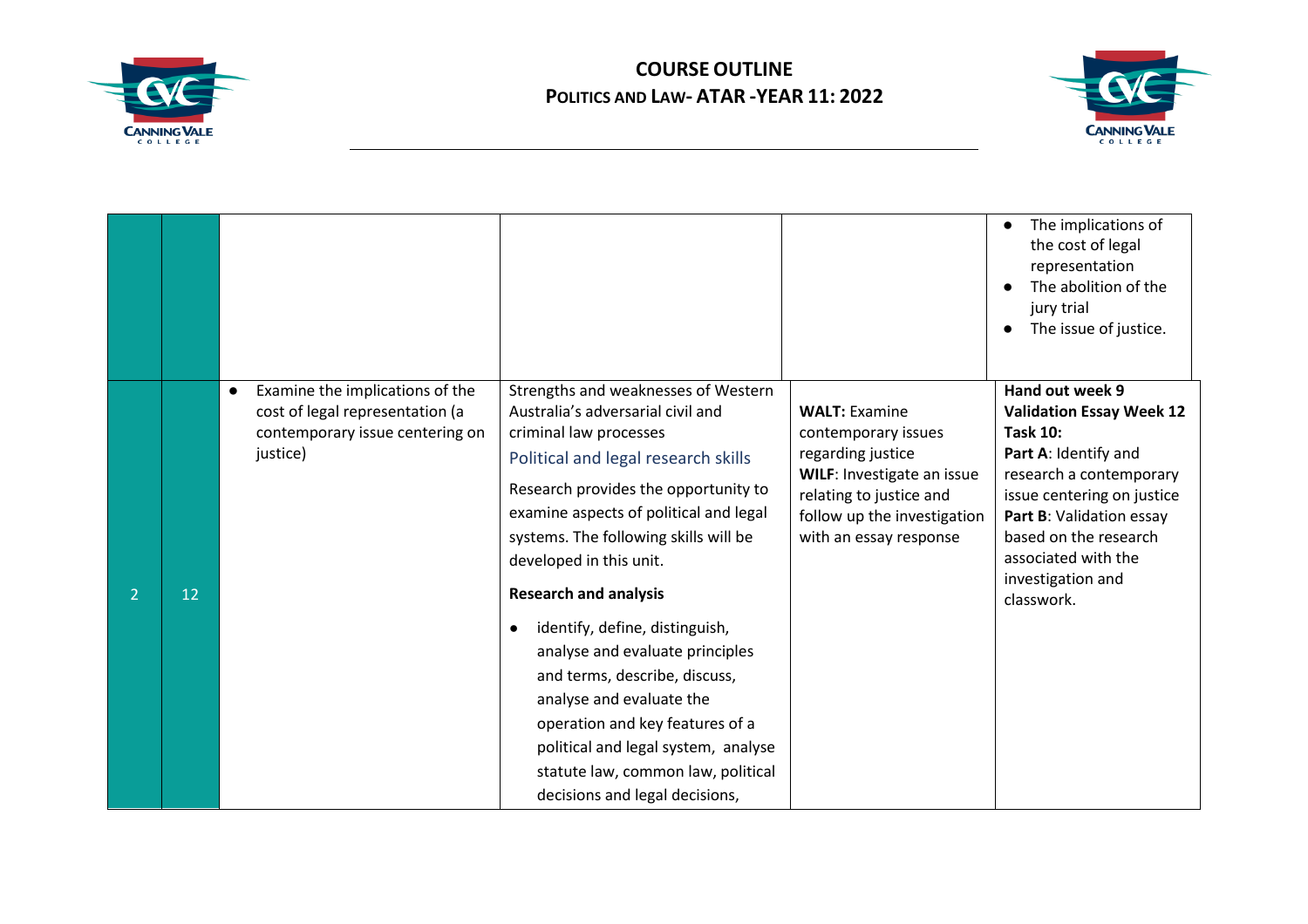



|                      |                                                                                                                                                                                                                                                                                                                                 | distinguish between fact and                                                                                                                                                                                                |                                                                                                                                                                     |  |
|----------------------|---------------------------------------------------------------------------------------------------------------------------------------------------------------------------------------------------------------------------------------------------------------------------------------------------------------------------------|-----------------------------------------------------------------------------------------------------------------------------------------------------------------------------------------------------------------------------|---------------------------------------------------------------------------------------------------------------------------------------------------------------------|--|
|                      |                                                                                                                                                                                                                                                                                                                                 | opinion, theory and practice and                                                                                                                                                                                            |                                                                                                                                                                     |  |
|                      |                                                                                                                                                                                                                                                                                                                                 | formal and informal processes,                                                                                                                                                                                              |                                                                                                                                                                     |  |
|                      |                                                                                                                                                                                                                                                                                                                                 | identify and evaluate alternative                                                                                                                                                                                           |                                                                                                                                                                     |  |
|                      |                                                                                                                                                                                                                                                                                                                                 | conclusions, identify or propose                                                                                                                                                                                            |                                                                                                                                                                     |  |
|                      |                                                                                                                                                                                                                                                                                                                                 | solutions, predict intended or                                                                                                                                                                                              |                                                                                                                                                                     |  |
|                      |                                                                                                                                                                                                                                                                                                                                 | unintended consequences                                                                                                                                                                                                     |                                                                                                                                                                     |  |
|                      |                                                                                                                                                                                                                                                                                                                                 | Communication                                                                                                                                                                                                               |                                                                                                                                                                     |  |
|                      |                                                                                                                                                                                                                                                                                                                                 | use political and legal formats,<br>$\bullet$<br>terminology and techniques to suit<br>an audience, utilise techniques to<br>explore ideas and construct<br>reasoned arguments, use an<br>appropriate method of referencing |                                                                                                                                                                     |  |
| 13<br>$\overline{2}$ | Arguments for and against the<br>$\bullet$<br>abolition of the jury trial in<br>Western Australia<br>(a proposed reform to the<br>criminal process in Western<br>Australia) with reference to<br>particular jury trials<br>exemptions from a jury trial<br>and trial by judge alone<br>eligibility of jurors<br>juror exemption | A recently implemented or proposed<br>reform (the last ten years) to the<br>civil or criminal law process in<br>Western Australia                                                                                           | <b>WALT: Evaluate the pros</b><br>and cons of jury trials and<br>proposed legal reforms<br><b>WILF: Respond to sources</b><br>relating to proposed legal<br>reforms |  |